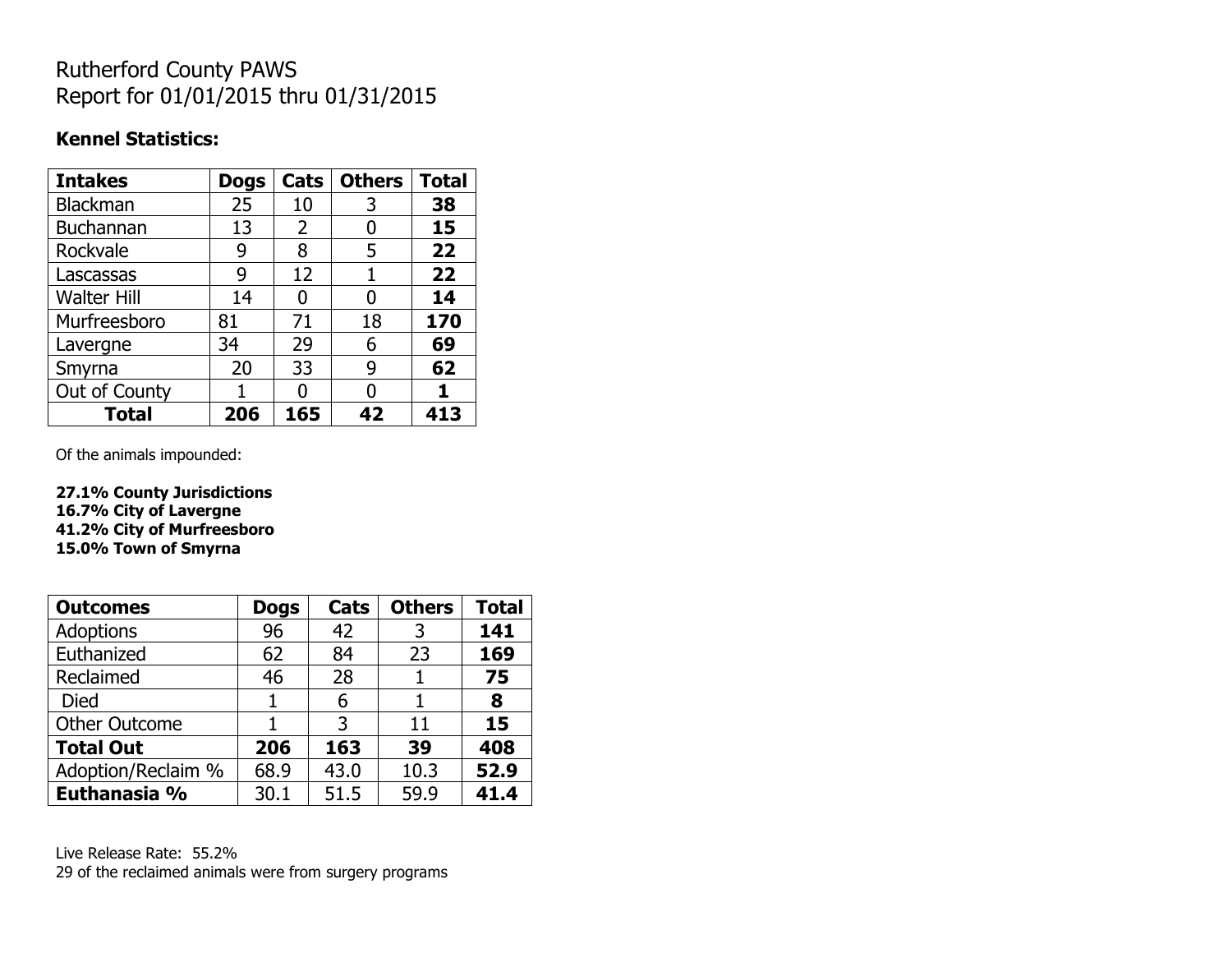Animals left in shelter on 01/31/2015: 91

2082 People visited the shelter looking for a lost /new pet.

2015 Logged calls/voice mails for the month.

#### **Activity Report by Jurisdiction:**

| Zones        | <b>Calls Received</b> | Calls Completed |
|--------------|-----------------------|-----------------|
| Blackman     | 178                   | 180             |
| Buchannan    | 106                   | 107             |
| Lavergne     | 209                   | 215             |
| Lascassas    | 89                    | 92              |
| Murfreesboro | 440                   | 442             |
| Rockvale     | 84                    | 85              |
| Smyrna       | 135                   | 137             |
| Walter Hill  | 91                    | 88              |
| Out of Area  | 9                     | 9               |
| <b>Total</b> | 1341                  | 1355            |

41.5% County Jurisdictions 15.6% City of Lavergne 32.8% City of Murfreesboro 10.1% Town of Smyrna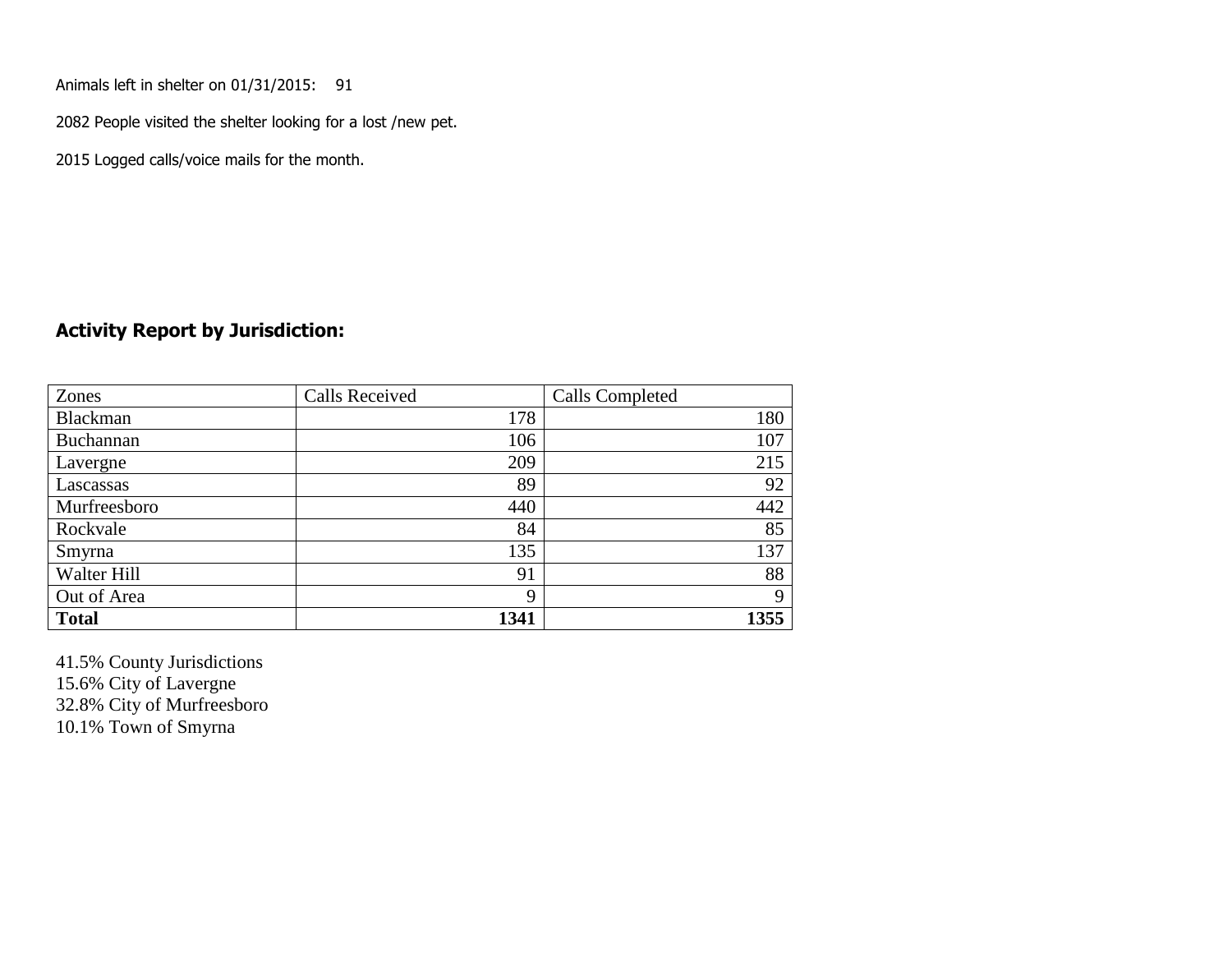# **Mileage:**

| <b>Officer</b> | <b>Miles</b> |
|----------------|--------------|
| 421            | 1527         |
| 422            | 703          |
| 423            | 2036         |
| 427            | 1166         |
| 428            | 1401         |
| 430            | 1254         |
| 431            | 976          |
| 435            | 53           |
| 437            | 1412         |
|                |              |
|                |              |
|                |              |
|                |              |
|                |              |
|                |              |
|                |              |
|                |              |
| <b>Total</b>   | 10528        |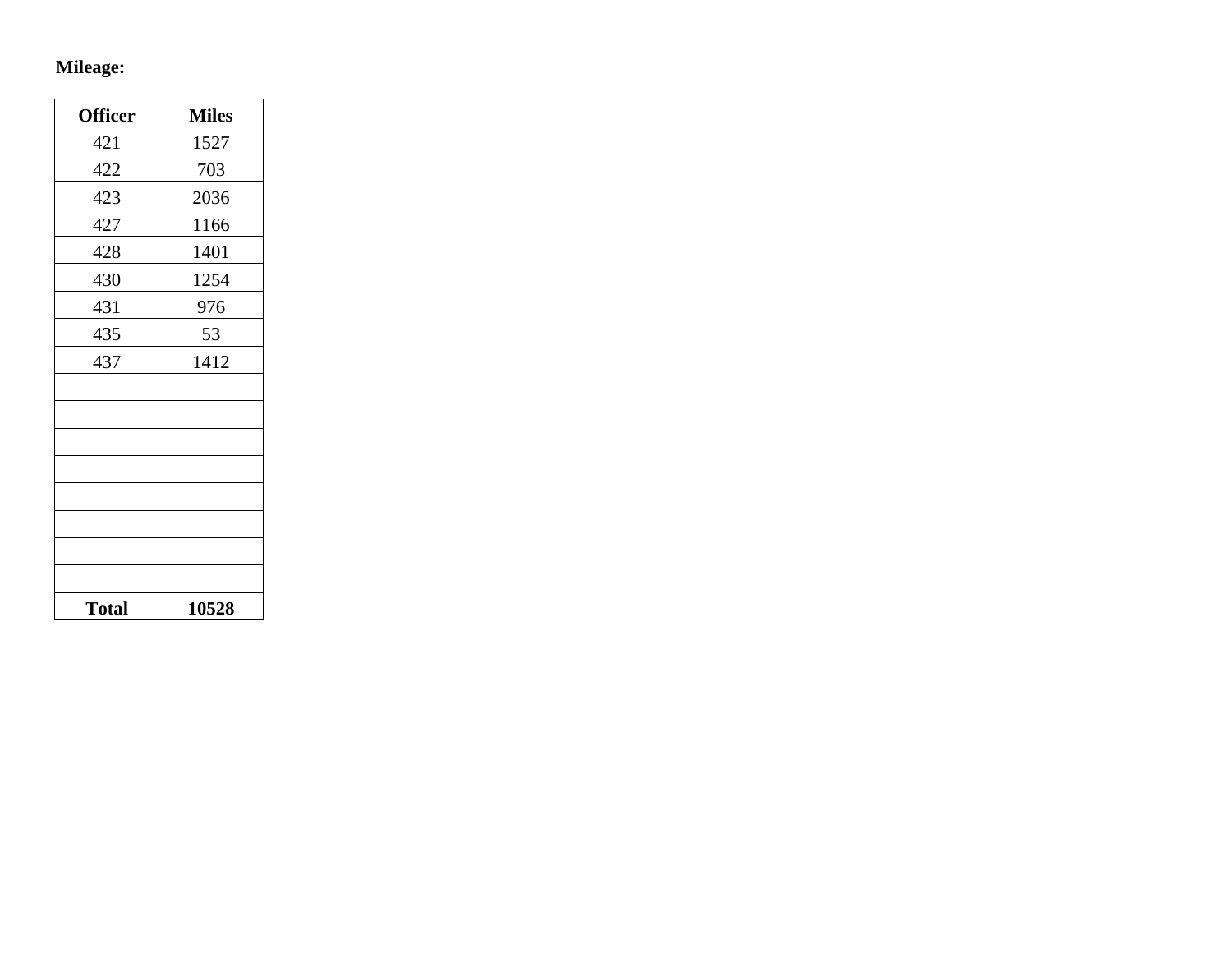# Fiscal Year-to-Date Report 07/01/14 thru 01/01/2015

#### **Kennel Statistics:**

| <b>Intakes</b>     | <b>Dogs</b> | Cats | <b>Others</b> | <b>Total</b> |
|--------------------|-------------|------|---------------|--------------|
| Blackman           | 129         | 154  | 58            | 341          |
| <b>Buchannan</b>   | 109         | 110  | 17            | 236          |
| Rockvale           | 117         | 94   | 27            | 238          |
| Lascassas          | 85          | 116  | 13            | 214          |
| <b>Walter Hill</b> | 71          | 102  | 22            | 195          |
| Murfreesboro       | 568         | 767  | 403           | 1738         |
| Lavergne           | 168         | 218  | 133           | 519          |
| Smyrna             | 194         | 325  | 161           | 680          |
| Out of County      | 12          | g    |               | 21           |
| <b>Total</b>       | 1453        | 1895 | 834           | 4182         |

Of the animals impounded since July 01:

**29.7% County Jurisdictions**

**12.4% City of Lavergne**

**41.6% City of Murfreesboro**

**16.3% Town of Smyrna**

| <b>Outcomes</b>      | <b>Dogs</b> | Cats | <b>Others</b> | <b>Total</b> |
|----------------------|-------------|------|---------------|--------------|
| <b>Adoptions</b>     | 661         | 352  | 12            | 1025         |
| Euthanized           | 483         | 1401 | 505           | 2389         |
| Reclaimed            | 280         | 129  | 5             | 414          |
| <b>Died</b>          | 18          | 34   | 11            | 63           |
| <b>Other Outcome</b> | 21          | 23   | 298           | 342          |
| <b>Total Out</b>     | 1463        | 1939 | 831           | 4233         |
| Adoption/Reclaim %   | 64.3        | 24.8 | 2.1           | 34.0         |
| Euthanasia %         | 33.0        | 72.3 | 60.8          | 56.4         |

Live Release Rate: 40.3%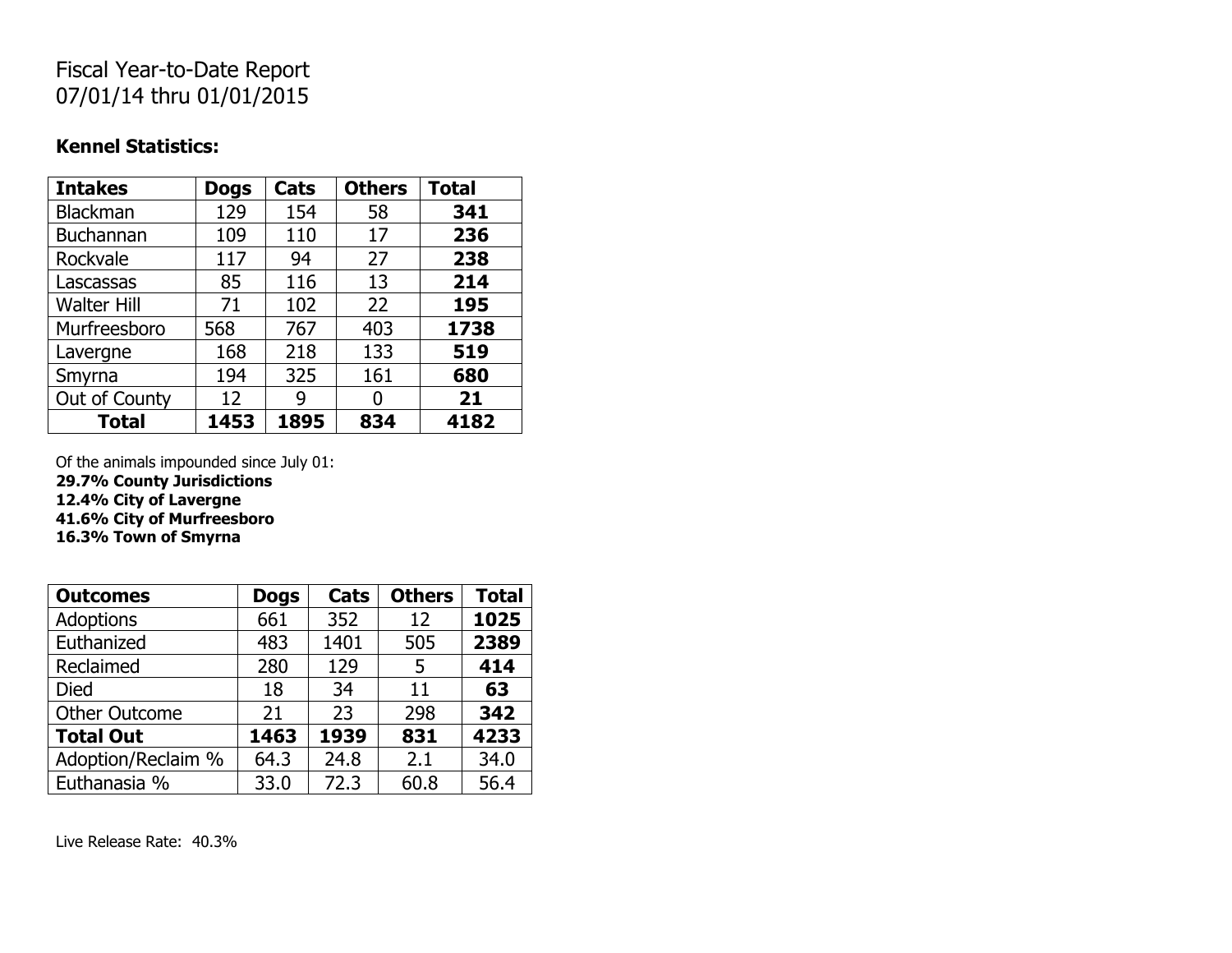13307 People have visited the shelter since July 01, 2015 looking for a lost /new pet.

14685 Logged calls/voice mails since July 01, 2015.

## **Activity Report by Jurisdiction:**

| Zones           | <b>Calls Received</b> | Calls Completed |
|-----------------|-----------------------|-----------------|
| <b>Blackman</b> | 1252                  | 1251            |
| Buchannan       | 768                   | 767             |
| Lavergne        | 1595                  | 1596            |
| Lascassas       | 700                   | 702             |
| Murfreesboro    | 3838                  | 3840            |
| Rockvale        | 775                   | 777             |
| Smyrna          | 1339                  | 1339            |
| Walter Hill     | 672                   | 671             |
| Out of Area     | 50                    | 50              |
| <b>Total</b>    | 10989                 | 10993           |

38.4% County Jurisdictions 14.5% City of Lavergne 34.9% City of Murfreesboro 12.2% Town of Smyrna